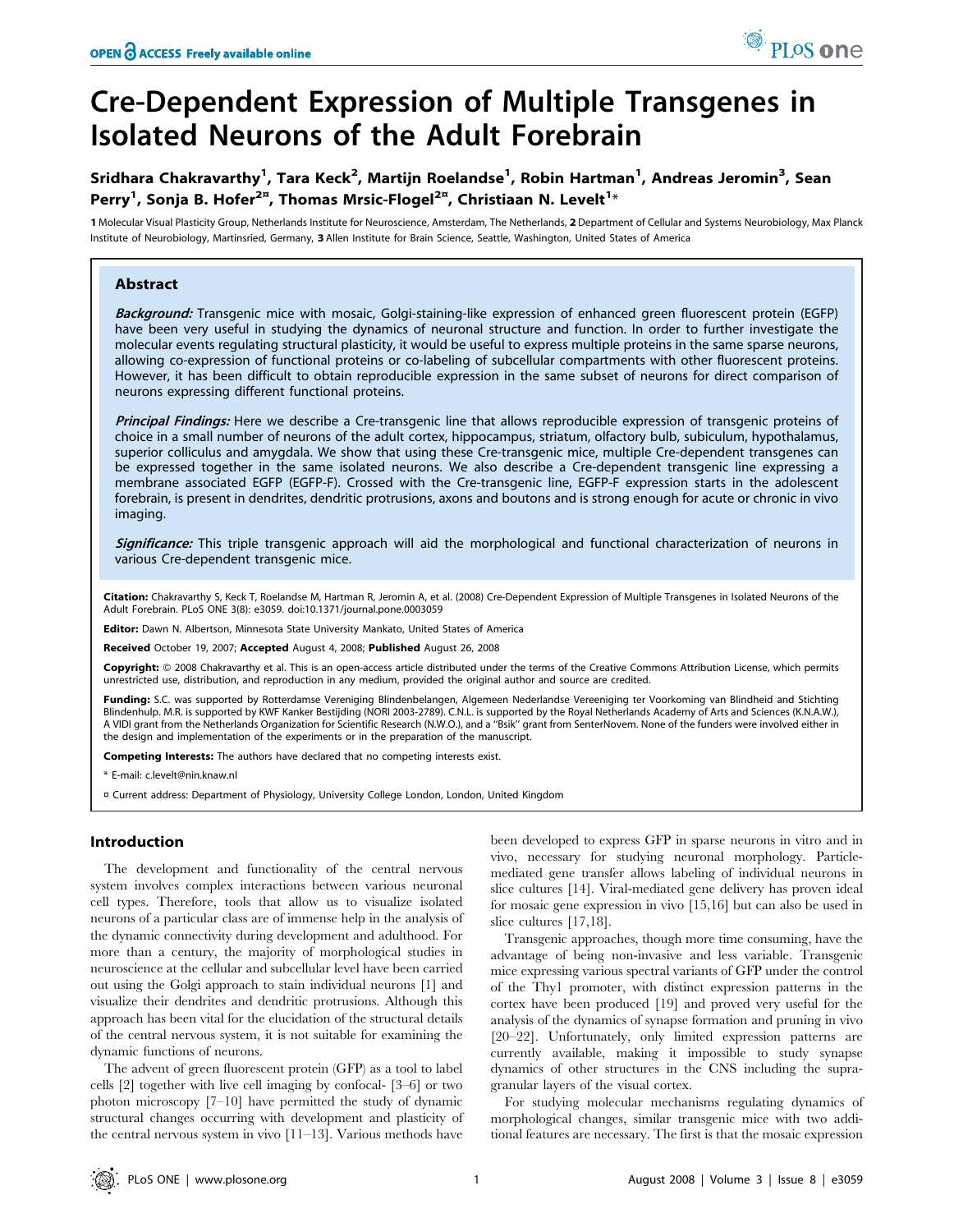pattern can be reproduced with novel fluorescent- or functional transgenic proteins to allow direct comparison of their effects in the exact same subset of neurons. The second feature is that multiple transgenes can be expressed in the same individual neurons. This allows the labeling of neuronal morphology with GFP and the concurrent expression of fluorescent synaptic markers or functional transgenes enabling the analysis of cell autonomous processes and the dissociation of pre- and postsynaptic mechanisms.

The first feature has been achieved previously by making use of the Cre/Lox system to achieve mosaic transgene expression. The mosaic expression pattern is defined by the Cre-transgenic mice and crossing them to lines carrying different Cre-dependent transgenes allows their expression in a reproducible fashion. Only four such mice have been described until now. The first line shows expression in very low numbers of excitatory neurons in the neocortex in a columnar pattern [23]. As the localization of these columns is unpredictable, these mice are not very suitable for in vivo two photon imaging. The other lines express hormone-analogue inducible versions of the Cre recombinase. [24–26]. Though useful for addressing questions depending on precise timing of transgene expression, the main caveat of this approach is that concentrations of estrogen homologues required for activating Cre approach those that affect dendritic growth and spine morphology [27].

The second feature, expressing multiple transgenes in the same individual neurons, has been very difficult to achieve. Although it is theoretically possible to express two proteins in a Cre-dependent fashion using bicistronic vectors, this approach usually results in relatively low expression of one of the transgenic proteins in vivo. Recently, a novel technology named ''mosaic analysis with double markers'' (MADM) was introduced, which allows the mosaic expression of multiple fluorescent proteins and manipulation of endogenous genes at the same time [28]. Though a powerful approach, it is technically very demanding, involving the production of multiple gene-targeted animals for each gene of interest to be studied or fluorescent protein to be expressed.

To overcome these issues, we describe here a Cre-transgenic line that can mediate expression of multiple Cre-dependent transgenes of choice in very few neurons of the adolescent neocortex, hippocampus, olfactory bulb, striatum, amygdala, hypothalamus and superior colliculus. Moreover, a novel Credependent GFP transgenic line is described allowing chronic imaging of synaptic structures when combined with the mosaic Cre-line.

#### Results

#### Generation of transgenic mice

Transgenic mice were generated based on the Cre/Loxrecombination approach [29]. Using a construct encoding the Cre recombinase under the control of the Calcium/Calmodulin dependent kinase II $\alpha$  (CaMKII $\alpha$ ) promoter (Fig. 1A) four founders were created. These lines defined the expression pattern and onset of reporter gene expression. Initially they were crossed with R26R mice that express the  $\beta$ -galactosidase gene under the endogenous ROSA26 promoter in a Cre-dependent fashion [30]. This allowed us to check for the efficiency of Cre recombination by analyzing the expression pattern of  $\beta$ -galactosidase expression. The offspring of two founder lines (Cre 3487 and 3510) showed Cre recombination in a small subset of cells (Fig. 1B and 1C). Line Cre 3510 showed columnar Cre recombination similarly to the mice described earlier. Line Cre 3487 showed a more even distribution of labeled neurons over the neocortex and hippocampus and was used in all subsequent experiments.

The second construct used for the production of transgenic animals mediated expression of EGFP-F under the control of the Thy1 promoter (Fig. 1A). A transcriptional STOP cassette flanked by two loxP sites was inserted between the promoter and coding region, ensuring that the timing and expression pattern of this transgene was dependent on the Cre-transgenic animals they were to be crossed to. Ten EGFP-F founder lines were created and crossed initially to a broad expressing Cre-transgenic line. One of the lines, TLG 498, showed good levels of EGFP-F expression, in more than 90% of pyramidal neurons in the neocortex and hippocampus. Another line, TLG 696, showed good expression levels of EGFP-F, but only in 60–70% of all pyramidal neurons. Line TLG 1157 expressed high levels of EGFP-F in all pyramidal neurons. Line TLG 706 showed extremely high levels of EGFP-F causing the protein to accumulate in the soma. Most quantitative data was obtained with line TLG 498 as it was the first line produced with good EGFP-F expression levels. Line TLG 1157 showing higher expression levels of EGFP-F was produced later and was used predominantly for in vitro and vivo imaging experiments.

#### Cre-mediated transgenes are expressed in individual neurons of the adult brain

In TLG 498<sup>+</sup> Cre 3487<sup>+</sup> double transgenic animals, mosaic EGFP-F expression started at around 5–6 weeks after birth and accumulated during the following weeks (Fig. 1 D–E). Immunohistochemical staining for the neuronal marker NeuN confirmed that transgene expression was confined to neurons (Fig. 2B).  $EGFP-F^+$  cells in the neocortex and hippocampus did not express GABA, a marker for inhibitory neurons (Fig. 2C). Both in TLG  $498<sup>+</sup>$  Cre  $3487<sup>+</sup>$  and TLG  $1157<sup>+</sup>$  Cre  $3487<sup>+</sup>$  double transgenic animals EGFP-F fluorescence was detected in pyramidal neurons predominantly in layer II/III, but also V and VI of the neocortex (Fig. 3A–B) and in pyramidal and granule cells of the hippocampus (Fig. 3C–D). Within the neocortex, EGFP-F expressing neurons were observed in the visual cortex, somatosensory cortex, auditory cortex, lateral orbital cortex, piriform cortex, agranular insular cortex and retrospenial agranular cortex. EGFP-F expression in individual cells was also observed in the olfactory bulb (Fig. 3E–F), subiculum, hypothalamus, striatum, amygdala (Fig. 3G–H) and superior colliculus (Fig. 3I–J). There was no expression in the thalamic nuclei or cerebellum (Fig. 3K– L). Counterstaining the sections with Hoechst 33342 allowed the determination of recombination efficiency. In the visual cortex, approximately one out of a thousand cells expressed EGFP-F (Fig. 2A) whereas more cells recombined in the agranular insular, cortex and hippocampus. In order to represent this low recombination efficiency in a more practically applicable manner, we counted the total number of EGFP-F<sup>+</sup> cells from various regions of interest from 50  $\mu$ m thick sections of TLG 498<sup>+</sup> Cre  $3487<sup>+</sup>$  tanimals (Table 1). Morphological analyses in TLG  $498<sup>+</sup>$ Cre  $3487<sup>+</sup>$  and TLG  $1157<sup>+</sup>$  Cre  $3487<sup>+</sup>$  double positive animals identified EGFP-F<sup>+</sup> neurons in the extragranular layers (II, III, V and VI) of the neocortex (Fig. 4A–B), amygdala (Fig. 4C–D), and in hippocampal CA1 (Fig. 4E–F) and CA3 as pyramidal cells, and as granule cells in dentate gyrus (Fig. 4G–H). In superior colliculus only marginal cells and piriform neurons expressed EGFP-F (Fig. 4I–J). Striatal EGFP-F<sup>+</sup> expressing cells were medium spiny projection neurons (Fig. 4K–L), while in olfactory bulb, EGFP-F<sup>+</sup> cells were granule cells (Fig. 4M–N). In the hypothalamus, EGFP-F was expressed by the tubero-mammillary neurons (Fig. 4O–P). These  $EGFP-F^+$  neurons conform to the subset of cell types which express high levels of endogenous CaMKIIa. Frequently, several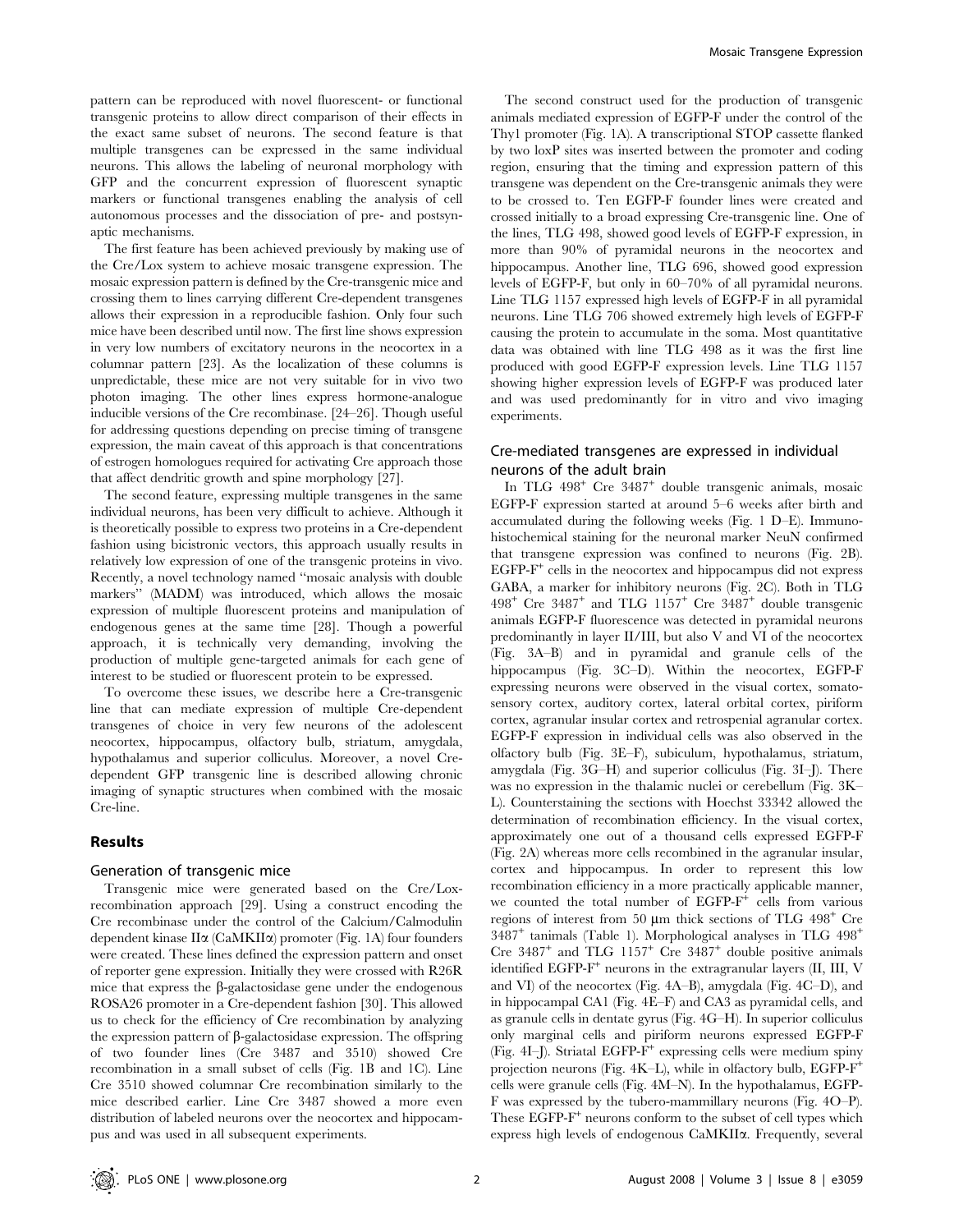

Figure 1. Generation of Cre-dependent mosaic transgenic mice. (A) Transgenic mice based on Cre/Lox recombination were generated by crossing a Cre-transgenic line under a CaMKIIa promoter with a Thy1 promoter-driven EGFP-F transgenic line containing a transcriptional STOP cassette. Bright field microscopy images showing mosaic expression of the b-galactosidase expressing cells in layers II/III and V/VI of the neocortex of R26R mice when crossed with different CaMKIIa promoter-driven Cre-transgenic lines – (B) Cre 3487 and (C) Cre 3510. Epi-fluorescence microscopy images of Cre-dependent EGFP-F expression in TLG 498<sup>+</sup> Cre 3487<sup>+</sup> transgenic mice. EGFP-F expression starts at 6 weeks and increases with age. The number of EGFP-F<sup>+</sup> cells increases from (D) 2 months to (E) 4 months of age. Scale bars: B, D-100 µm; C-200 µm. doi:10.1371/journal.pone.0003059.g001

EGFP-F expressing neurons were found in close proximity to each other.

# Multiple transgenes can be expressed in the same neuronal population

For studying molecular mechanisms underlying structural plasticity, it is often required to express multiple transgenes in the same individual neurons. Therefore, we tested whether in TLG 498<sup>+</sup> R26R<sup>+</sup> Cre 3487<sup>+</sup> triple transgenic mice, both EGFP-F and  $\beta$ -galactosidase would be expressed in the same individual neurons.

TLG 498<sup>+</sup> R26R<sup>+</sup> Cre 3487<sup>+</sup> triple transgenic mice were generated by first producing mice double transgenic for the marker genes (TLG  $498^+$  and R26R<sup>+</sup>). Next, these mice were crossed with Cre 3487 transgenic animals. The offspring that were TLG 498<sup>+</sup> R26R<sup>+</sup> Cre 3487<sup>+</sup> were used to determine the percentage of EGFP- $F^+$  cells that expressed  $\beta$ -galactosidase. We generally avoided using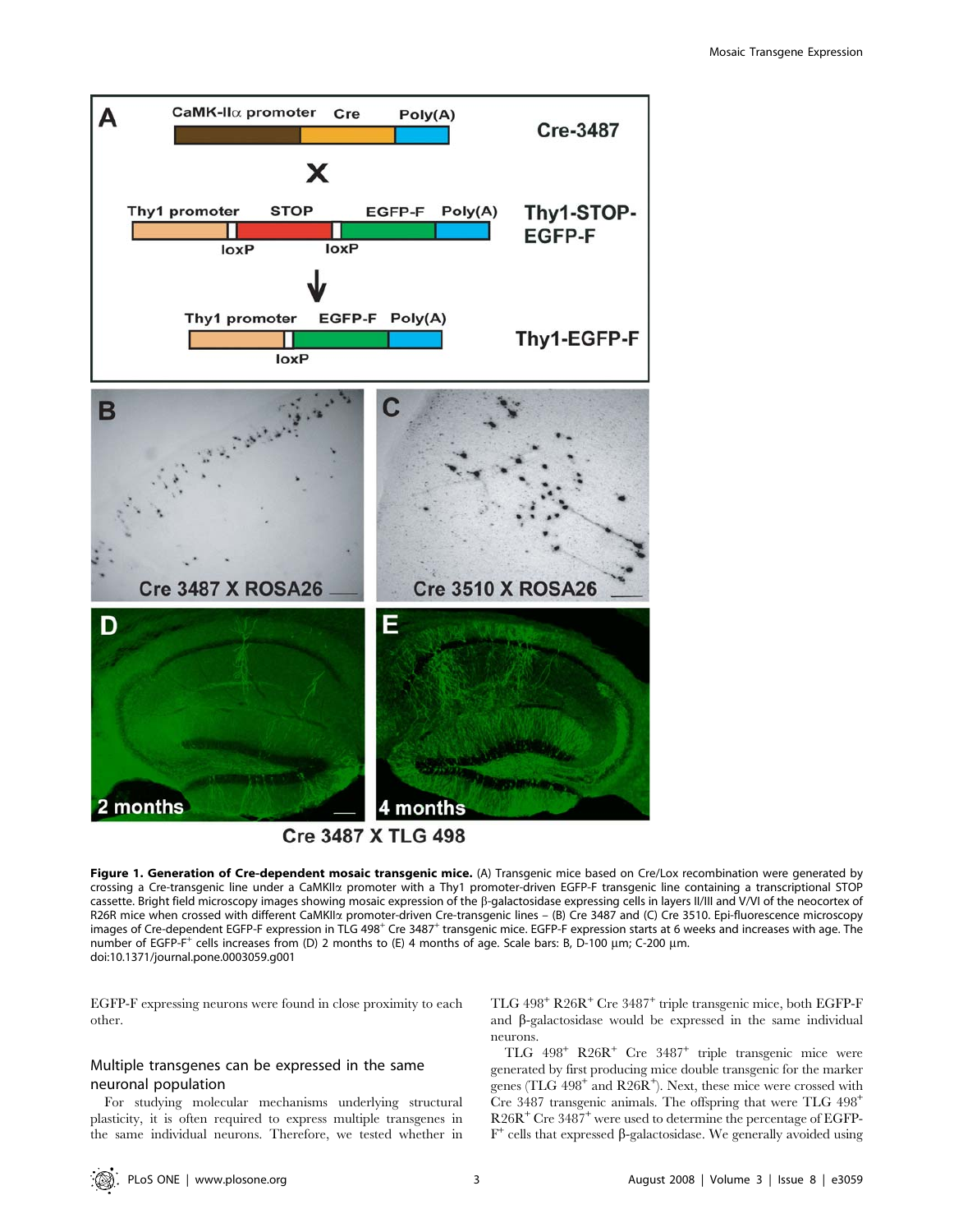

Figure 2. Mosaic expression of EGFP-F in the cortex is confined to excitatory neurons. (A) A confocal image of a 50  $\mu$ m section of the visual cortex of two month old TLG 498<sup>+</sup> Cre 3487<sup>+</sup> transgenic mice for antibodies against GFP (green) and counterstained with Hoechst 33342 (blue nuclei) shows the low recombination efficiency. (B) Double immunofluorescence for antibodies against GFP (green) and the neuronal marker NeuN (red) show colocalization of NeuN in EGFP-F expressing cells. (C) In the cortex there is no colocalization of EGFP-F with GABA, a marker for inhibitory neurons (red). Scale bar: 50 µm. doi:10.1371/journal.pone.0003059.g002

TLG 498<sup>+</sup> Cre 3487<sup>+</sup> transgenic mice for further breeding, as germline recombination sometimes occurred resulting in broad EGFP-F expression in the next generation. In case the breeding of

mice carrying a floxed gene and Cre  $3487^+$  is essential for some reason, we recommend genetic testing of the offspring to exclude germline recombination before use or further breeding.



Figure 3. Mosaic transgene expression in various parts of the adult forebrain. Epi-fluorescence microscopy images showing expression of EGFP-F in TLG 498<sup>+</sup> Cre 3487<sup>+</sup> transgenic mice at 2 months of age in (A) pyramidal cells in layers II/III and V/VI of visual cortex, C) pyramidal and granule cells of hippocampus, (E) granule cells of the olfactory bulb, (G) pyramidal cells of amygdala and (I) piriform cells in superior colliculus (arrows). There is no expression in the cerebellum (K). Scale bar  $-200$  µm. A very similar expression pattern was observed in 21/2 month old TLG 1157<sup>+</sup> Cre 3487<sup>+</sup> transgenic mice as shown in the juxtaposed figures (same scale): (B) pyramidal cells in visual cortex, (D) granule cells of hippocampus, (F) granule cells of the olfactory bulb, (H) pyramidal cells of amygdala, and (J) piriform cells in superior colliculus. Again, no expression was observed in cerebellum (L). doi:10.1371/journal.pone.0003059.g003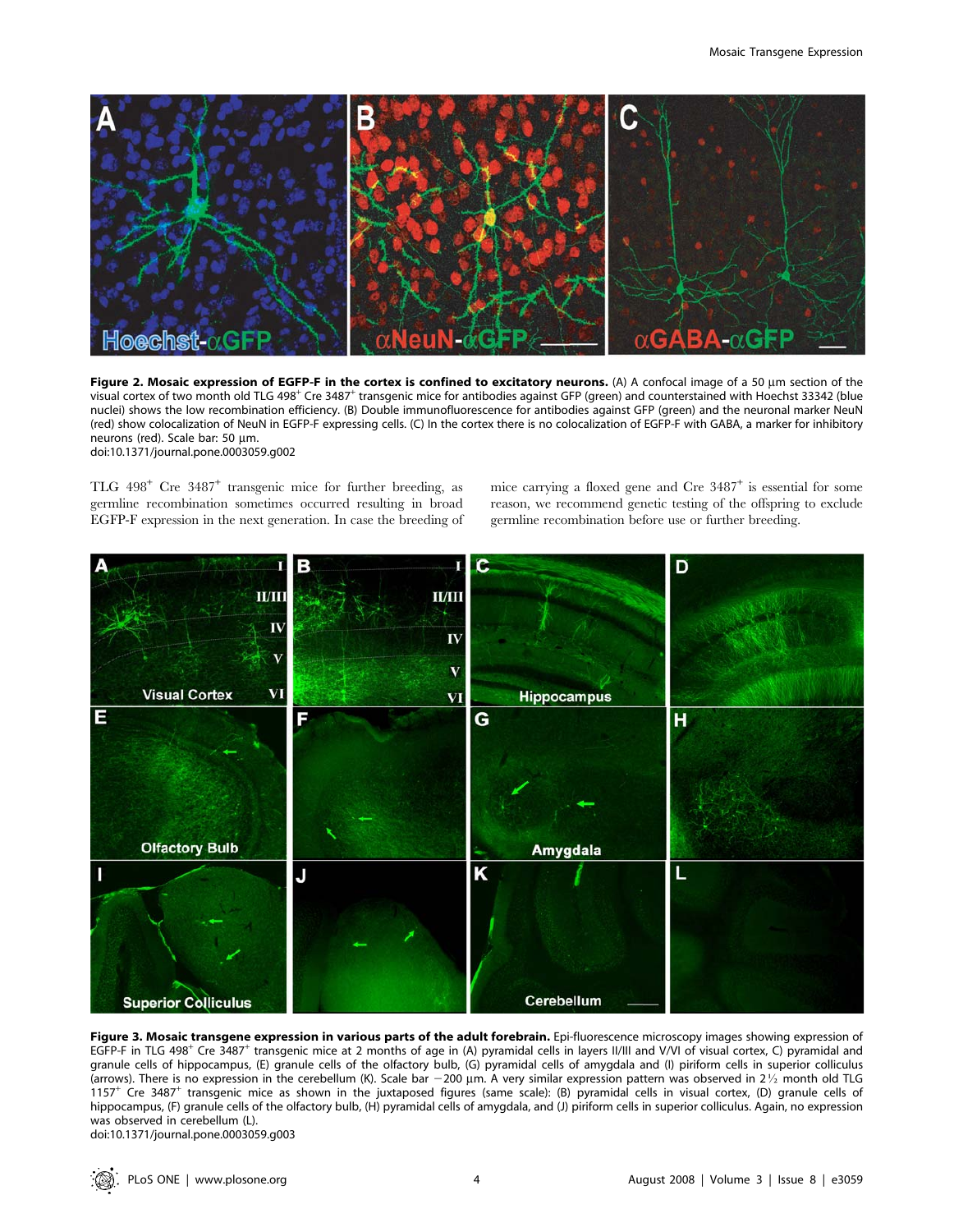Table 1. Recombination efficiencies in various areas of the adult brain.

| <b>Cell Type</b>        | Number of<br>$EGFP+$ cells |
|-------------------------|----------------------------|
| Pyramidal               | $16 + 4.7$                 |
| Pyramidal               | $7.6 \pm 2.0$              |
| Pyramidal               | $7.2 + 4.5$                |
| Pyramidal               | $2.3 \pm 1.9$              |
| <b>NV</b>               | $1.8 \pm 1.0$              |
| Pyramidal               | $11 + 7.5$                 |
| Granule                 | $13 + 4.5$                 |
| Medium spiny projection | $3.4 \pm 2.2$              |
| Granule                 | $29 + 7.8$                 |
| NV                      | $6.3 + 2.7$                |
| <b>NV</b>               | $10 + 2.8$                 |
| Pyramidal               | $2.2 \pm 1.6$              |
| Tubero-mammillary       | $5.3 \pm 3.2$              |
| Piriform and Marginal   | $2.1 \pm 1.6$              |
|                         |                            |

EGFP-F<sup>+</sup> cells were counted from various brain regions of four 2 month old TLG  $498<sup>+</sup>$  Cre 3487<sup>+</sup> mice. A total of 17 sections of 50  $\mu$ m thickness were used. The average number of EGFP-F expressing cells/section in each part of the forebrain is shown. Error bars represent standard deviation between sections. Cell types were identified by morphology alone. NV – not verified. doi:10.1371/journal.pone.0003059.t001

TLG 498<sup>+</sup> R26R<sup>+</sup> Cre 3487<sup>+</sup> offspring were used for cell counts.  $\beta$ -galactosidase was predominantly present close to the soma and partly in the proximal dendrites whereas EGFP-F was seen throughout the neuron (Fig. 5). Cell counts showed that 80– 90% of EGFP-F<sup>+</sup> cortical cells in layer II/III and V/VI also expressed  $\beta$ -galactosidase (Table 2) and a similar percentage of  $\beta$ galactosidase<sup>+</sup> neurons also expressed EGFP-F.

# Visualization of neuronal structures of EGFP-F expressing neurons

We next analyzed whether the subcellular localization of EGFP-F allowed the analysis of neuronal structures. The farnesylation modification of EGFP ensured it to be targeted to the membrane (Fig. 6A and B, line TLG 1157 shown). EGFP-F fluorescence was detected evenly distributed throughout the membrane of the cell including the dendritic spines (Fig. 6A–B) and axons (Fig. 6C). Small and thin spines, the stalks of large spines as well as filopodia could be clearly visualized. Both types of axonal boutons – en passant and terminaux – were labeled with EGFP-F (Fig. 6C). Subcellular distribution of EGFP in line TLG 498 was the same, albeit a lower expression levels [31]. Biocytin injections confirmed that all dendritic protrusions were labeled with EGFP-F [31]. We did notice that in both lines, cells expressed varying levels of EGFP-F, which may possibly depend on the number of copies of the transgene that are activated by Cre recombination.

# Strong expression of EGFP-F allows chronic in vivo imaging of neurons and dendritic protrusions

The advantage of using GFP variants to label neurons is the ability to follow dynamic changes in cellular and subcellular compartments. Here, we tested if the levels of EGFP-F expression in TLG  $498^+$  Cre  $3487^+$  and TLG  $1157^+$  Cre  $3487^+$  double

transgenic mice were sufficient for in vivo two photon imaging. In TLG 498<sup>+</sup> Cre 3487<sup>+</sup> double transgenic animals, only the brightest EGFP-F expressing cells in layers II/III, V or VI could be imaged with in vivo two-photon microscopy and dendritic protrusions, axons and their boutons were visible in such cells (Fig. 6D). EGFP-F expressing neurons were, however, often not bright enough for repeated imaging in TLG  $498<sup>+</sup>$  Cre  $3487<sup>+</sup>$  mice (data not shown). In contrast, EGFP-F expressing cells could be imaged without difficulty in TLG 1157<sup>+</sup> Cre 3487<sup>+</sup> mice and EGFP-F levels were more than sufficient for repeated imaging (Fig 6E and F).

#### Discussion

In vivo two–photon imaging of transgenic mice with mosaic, Golgi-staining like GFP expression has made the analysis of the dynamics of structural changes in neurons possible. This approach has resulted in the elucidation of its basic properties including the stability and turnover of dendritic spines of neurons from various cortical regions during early developmental and in adult mice [20– 22]. Importantly, it has provided insight into the effects of sensory experience and neuronal activity on the motility and stability of dendritic spines and filopodia [13,32–34]. However, many fundamental questions still remain unanswered. For example, it is still unknown how changes in the precise connectivity between different subsets of neurons mediate the functional changes that are achieved, which molecular and cellular processes regulate these events and why increased plasticity can take place during sensitive periods. Here we describe Cre- and membrane associated EGFP (EGFP-F)-transgenic lines allowing the co-expression of multiple independent transgenes in the same isolated neurons in various brain areas starting 5–6 weeks after birth. This late onset of Cre-recombination allows studying the involvement of specific proteins in the adult CNS as unwanted effects of transgene expression during development are avoided. The mice will be a welcome new tool for studying molecular events regulating synapse dynamics in the adult brain as proteins of choice can be expressed in a reproducible manner, allowing direct comparison of neurons expressing multiple fluorescent and/or functional proteins.

In line Cre-3487, expression of Cre is driven by the CamKII $\alpha$ promoter and results in mosaic activation of Cre-dependent reporter genes in brain areas and cell types known to express high levels of endogenous CamKIIa. These cell types include pyramidal neurons of layers II/III and V/VI of the neocortex, pyramidal cells of CA1 and CA3, and granule cells of the dentate gyrus. Recombination also occured in pyramidal neurons in amygdala; marginal and piriform cells in the superior colliculus; medium spiny projection neurons in striatum, granule cells in the olfactory bulb and tubero-mammillary neurons in the hypothalamus.

We initially believed that the mosaicism mediated by the CamKII-Cre transgene was caused by low – rather than mosaic – expression of the Cre recombinase, translating into infrequent (stochastic) activation of Cre-dependent transgenes. We reasoned that in that case the likelihood that multiple Cre-dependent transgenes would be activated in the same individual neurons is very small. However, after crossing in two Cre-dependent transgenes (encoding EGFP-F and  $\beta$ -galactosidase respectively) we observed that 80–90% of cortical neurons expressing one transgene also expressed the other, suggesting that Cre-expression itself is mosaic. Moreover, considering the high level of coexpression of these independent Cre-dependent transgenes and our observation that two different Cre-dependent EGFP-F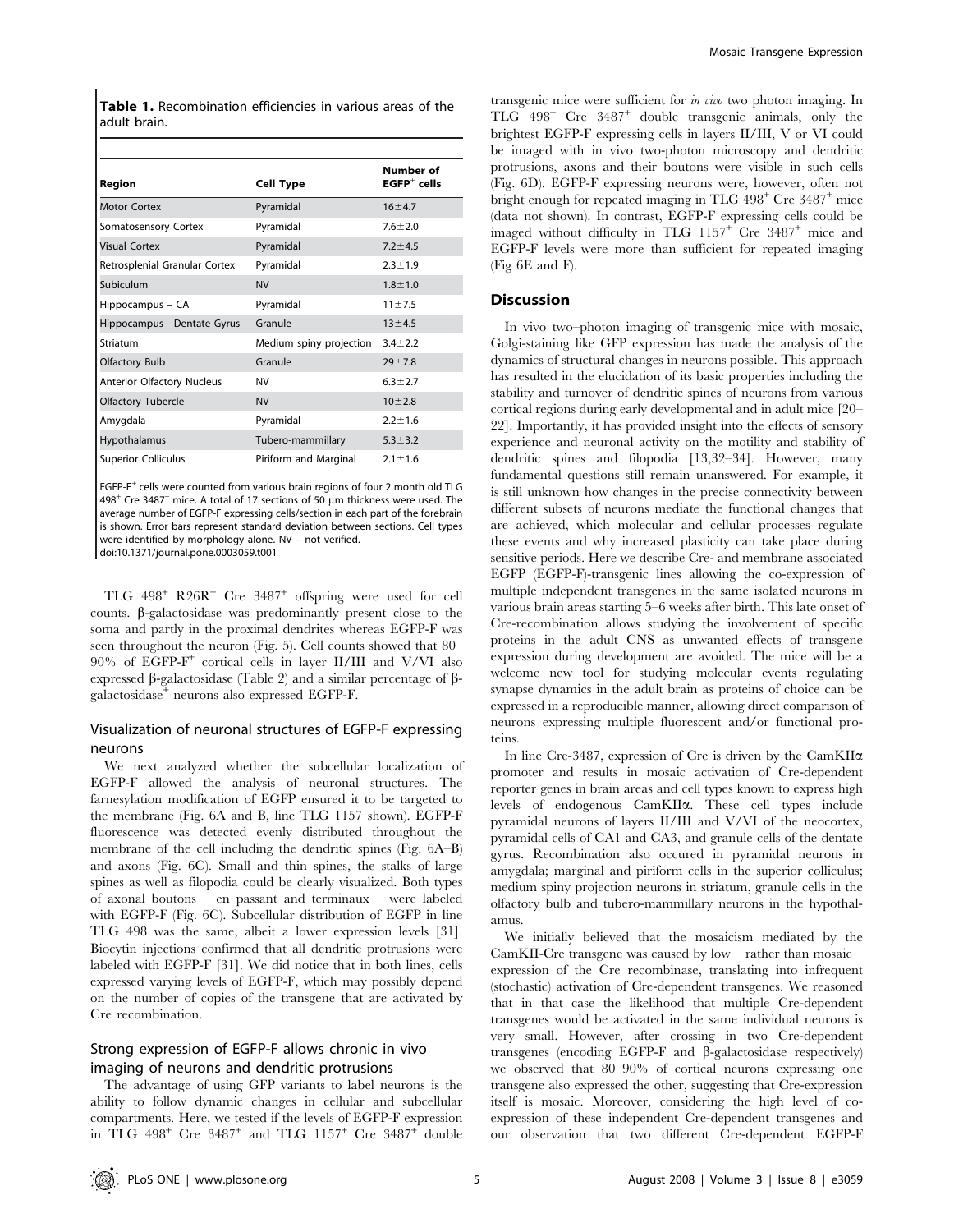

Figure 4. Cre-dependent EGFP-F labels distinct neuronal types in the adult forebrain. Confocal microscopy images showing that mosaic EGFP-F expression in a 2 month old TLG 498<sup>+</sup> Cre 3487<sup>+</sup> mouse occurs in pyramidal cells in (A) neocortex, (C) amygdala and (E) hippocampal CA1; (G) granule cells in the dentate gyrus; (I) marginal cells in the superior colliculus; (K) spiny projection neurons in the striatum; (M) granule cells in the olfactory bulb and (O) tubero-mammillary cells in the posterior hypothalamus. Scale bar  $-50$  µm.Mosaic EGFP-F expression in a  $2\frac{1}{2}$  month old TLG 1157<sup>+</sup> Cre 3487<sup>+</sup> transgenic mouse occurs in the same cell types as shown by the juxtaposed figures (B, D, F, H, J, L, N, P – same scale as juxtaposed images).

doi:10.1371/journal.pone.0003059.g004

transgenic lines showed transgene expression in the same sparse neuronal subsets when crossed to the Cre-3487 line, we conclude that the mosaic expression pattern observed is caused by the Cre-3487 line and not by the reporter lines.

Mosaic expression of fluorescent proteins in the CNS is essential for studying dynamic changes of synaptic connectivity using live imaging techniques. In our new Cre-dependent EGFP-F line, TLG 1157, EGFP-F expression in pyramidal neurons of layers II/ III, V and VI was sufficient to permit acute and chronic in vivo imaging of neurites and synaptic structures when crossed to Cre-3487 transgenic mice. These double transgenic mice will be an attractive new addition to the extensively used mosaic GFP transgenic lines produced by Feng et al. [19], especially because none of these lines show extensive GFP expression in layer II/III neurons in the primary visual cortex. We anticipate that the Creand EGFP-F transgenic animals described here will also be useful for studying molecular mechanisms regulating neuronal function and plasticity. As multiple transgenes can be expressed in the same isolated neurons using the Cre-3487 transgenic animals, it should be possible to express other transgenes together with EGFP-F from line TLG 1157. Such transgenes may encode fusion proteins with red fluorescent proteins labeling subcellular structures of choice allowing the analysis of synapse formation, vesicle transport, cytoskeletal rearrangements or other processes with live cell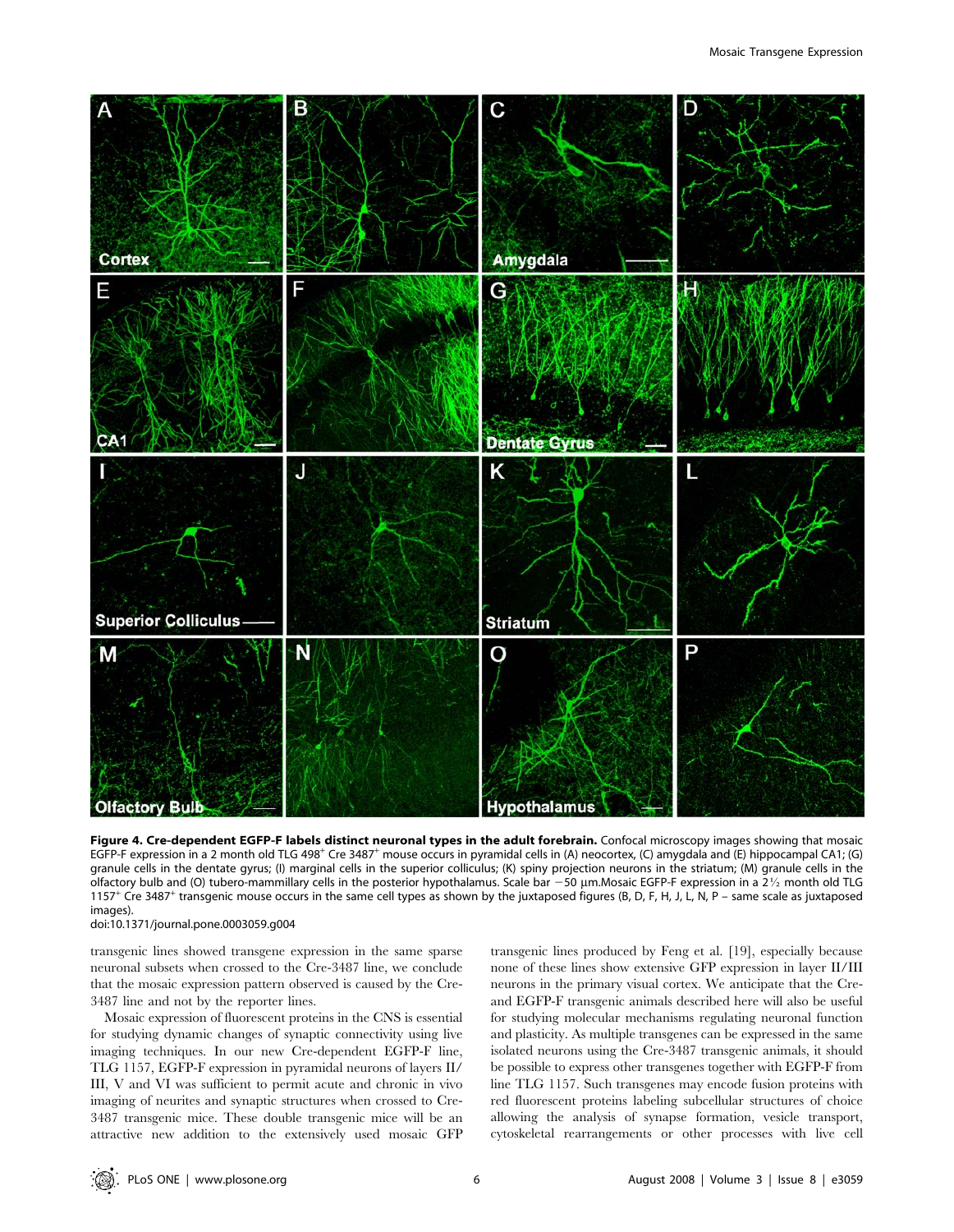

Figure 5. Multiple transgenes can be expressed in the same cell. As determined by confocal microscopy, the resulting R26R<sup>+</sup> TLG 498<sup>+</sup> Cre 3487<sup>+</sup> offspring express both EGFP-F (green) and  $\beta$ -galactosidase (red) in a Cre-dependent fashion.  $\beta$ -Galactosidase is predominantly localized perinuclearly and partly in the dendrites whereas EGFP-F labels the entire neuron. Scale bar:  $B - 25 \mu m$ . doi:10.1371/journal.pone.0003059.g005

imaging techniques if sufficiently high expression levels are accomplished. Alternatively, proteins altering specific signaling pathways can be expressed. In this case it would be advisable to co-express a red fluorescent protein using an internal ribosomal entry site in order to allow monitoring for co-expression of both transgenes as this will not occur in all neurons. Considering that by making use of the Thy1-promoter in combination with a floxed stop cassette, one out of ten EGFP-F transgenic founders had high enough expression for chronic imaging of small structures and two more had sufficient expression for identification of transgene expressing neurons, this approach seems highly feasible. Of course, Cre-dependent reporter lines other than the EGFP-F lines described here can be utilized in combination with line Cre-3487. Especially using the recently described Brainbow reporter mice [36] provides interesting options as it will allow studying the effects of specific signaling pathways on synaptic connectivity in exquisite detail.

# Materials and Methods

#### DNA constructs and production of transgenic mice

The construct for expressing the EGFP-F in neurons in a Credependent fashion was created as described previously [31]. In short: the lox-Stop-lox (LSL) cassette from PBS302 (Gibco-BRL, Bethesda, MD) was cloned into a Thy1 promoter containing expression vector, rendering pThy-LSL. pThyLSL-EGFP-F was created by cloning the fragment encoding EGFP fused to the H-Ras farnesylation site from pEGFP-F (BD Biosciences, Mountain View, CA) into pThy-LSL. For production of transgenic mice expressing Cre under the control of the CaMKII $\alpha$  promoter, pJTCre [37] was employed (Fig. 1A). Transgenic mice were created by pronuclear injections of linearized DNA into fertilized C57BL/6 oocytes. All mice analyzed were in kept in or backcrossed to C57BL/6 background for at least 5 generations. To initially analyze the recombination efficiency in new Cretransgenic founders, we crossed them to R26R reporter mice. All experiments involving mice were approved by the institutional animal care and use committee of the Royal Netherlands Academy of Arts and Sciences. Cre- and transgenic lines can be obtained from the transgenic unit of the Netherlands Institute for Neuroscience by contacting the corresponding author.

#### Histology and immunohistochemistry

Mice of various ages (4–20 weeks) were anaesthetized with 0.1 ml/gr bodyweight Nembutal (Janssen Pharmaceutical, UK) and transcardially perfused with 4% paraformaldehyde (PFA) in PBS. Triple transgenic mice were perfused at 8 weeks. Brains were post-fixed for 2 hrs and stored at  $4^{\circ}$ C in PBS. Coronal sections of 50 mm were made using a vibratome (Leica VT1000S, Leica, Rijswijk, Netherlands). Immunohistochemistry was performed on free-floating sections using mouse anti-GFP antibodies (1:500, Chemicon) followed by Alexa 568 conjugated goat anti-mouse IgG antibodies (1:500, Molecular Probes). Subsequent to the incubation with secondary antibodies, sections were counterstained with 5 mg/ml Hoechst 33342 (Sigma) for 5 minutes and then washed three times with PBS containing 0.1% Triton.

Table 2. Colocalization of EGFP-F and  $\beta$ -galactosidase in TLG 498<sup>+</sup> R26R<sup>+</sup> Cre 3487<sup>+</sup> mice.

| <b>Cortical Layer</b> | % Colocalization of $\beta$ -galactosidase and EGFP-F <sup>+</sup> |                                                       |  |
|-----------------------|--------------------------------------------------------------------|-------------------------------------------------------|--|
|                       | EGFP- $F^+$ cells expressing $\beta$ -galactosidase                | $\beta$ -galactosidase <sup>+</sup> expressing EGFP-F |  |
| Layer II/III          | 79.5% (120/151)                                                    | 92.3% (120/130)                                       |  |
| Layer V/VI            | 87% (33/38)                                                        | 92% (33/35)                                           |  |

Two month old TLG 498<sup>+</sup> R26R<sup>+</sup> Cre 3487<sup>+</sup> transgenic mice were analyzed for colocalization of  $\beta$ -galactosidase in EGFP-F<sup>+</sup> cells of the visual cortex. A total of 8 sections of 100 mm thickness were used from 3 mice and 201 cells were counted. Numbers between brackets are absolute numbers of cells counted. Between 80–90% of neurons expressing b-galactosidase also express EGFP-F and vice versa. doi:10.1371/journal.pone.0003059.t002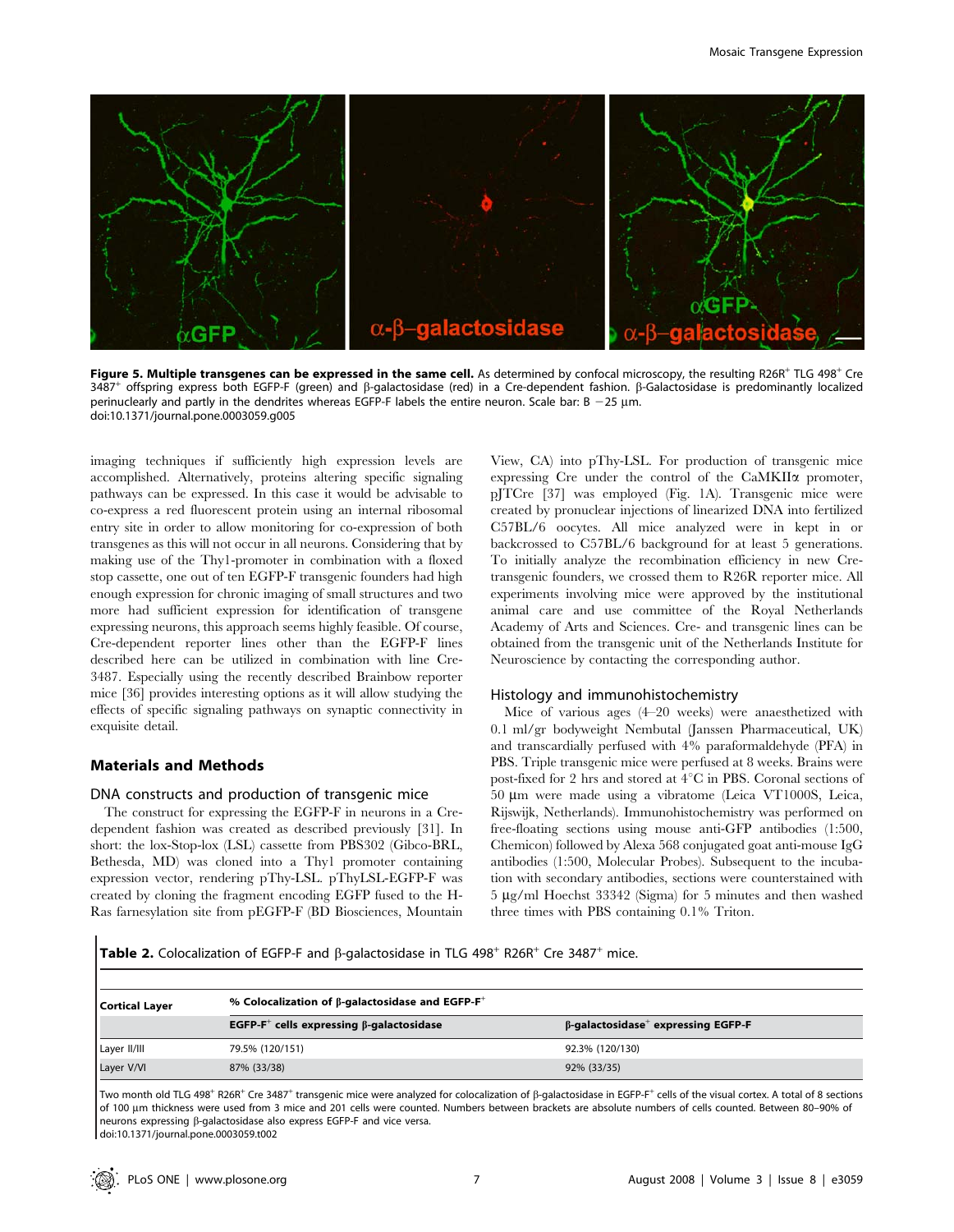

Figure 6. Membrane expression of EGFP-F labels dendritic spines and axonal boutons (A–C) Detailed confocal microscopy images show that the farnesylation site on EGFP-F targets its expression predominantly to the membrane surface in TLG 1157<sup>+</sup> Cre 3487<sup>+</sup> mice. EGFP-F labels large and small dendritic spines. (C) Terminaux (t) and en passant (ep) axonal boutons are clearly labeled by EGFP-F. (D) Zprojection of a stack acquired by in vivo two photon imaging of the visual cortex of a ten week old TLG 498<sup>+</sup> Cre 3487<sup>+</sup> transgenic animal. The collapsed image shows dendrites of two neighboring layer V pyramidal neurons,  $75-100 \mu m$  from the pial surface. Dendritic protrusions (D1) and axonal boutons (D2) are clearly visible. (E–F) Zprojections of stacks acquired by chronic in vivo two photon imaging of the visual cortex of a 4 month old TLG 1157<sup>+</sup> Cre 3487<sup>+</sup> transgenic animal. Dendrites with dendritic spines of different pyramidal neurons imaged 7 and 9 days (E) and 12 and 15 days (F) after window implantation,  $75-100 \mu m$  from the pial surface. doi:10.1371/journal.pone.0003059.g006

Double immunohistochemistry for EGFP-F and additional histochemical markers was performed using chicken anti-GFP antibodies (1:1000, Chemicon) followed by Alexa488 conjugated anti-chicken IgG antibodies (1:500, Molecular Probes) and rabbit anti-GABA (1:100, Medical Performance Products, The Netherlands) followed by Alexa 568 conjugated anti-rabbit IgG antibodies (1:500, Molecular Probes) or mouse anti-NeuN (1:100, Chemicon) followed by Alexa 568 conjugated anti-mouse IgG antibodies (1:500, Molecular Probes). Double immunohistochemistry for EGFP-F and  $\beta$ -galactosidase were performed with biotin-labeled mouse anti- $\beta$ -galactosidase antibodies (1:1000; Sigma) followed by Cy3 conjugated streptavidin (1:500, Vector Laboratories) along with chicken anti-GFP antibodies followed by Alexa 488 conjugated secondary antibody. For enzymatic βgalactosidase detection, brain sections from the R26R mice crossed with Cre transgenic animals were incubated for 1 hour at 37<sup>°</sup>C with X-Gal-solution containing 5 mM  $K_4Fe(CN)_6$ , 5 mM  $K_3Fe(CN)_6$ , 2 mM  $MgCl_2$ , 1 mg/ml 5-bromo4-chloro-3-indolyl-D-galactoside (Invitrogen, Carlsbad, CA) in PBS. The X-Gal reacted sections were washed with PBS, dehydrated and embedded in entellan mounting medium.

#### Microscopy, image analysis and cell counts

Stained or unstained EGFP-F expressing neurons were imaged using a Leica DRM microscope (Leica-Microsystems, Bensheim, Germany) for epifluorescence images, or using a Carl Zeiss CLSM 510 Meta confocal microscope (Zeiss, Goettingen, Germany) with Argon (488 nm) and HeNe (543 nm) lasers. Hoechst 33342 stained sections were imaged with a tunable Ti:Sapphire laser (Mai Tai, Spectraphysics, Darmstadt, Germany) running at 725 nm. Confocal images were made using a  $20 \times$  objective (0.5)  $NA$ ) with 1  $\mu$ m steps in the z-plane. Spines and axons were imaged at a pixel resolution of 60 nm  $(63 \times$  oil objective, 1.4 NA, and an optical zoom of  $2.5 \times$ ) with 200 nm steps in the z-plane. The backprojected pinhole was 190 nm. For each image acquisition of whole neurons, the laser intensity and detector gain were adjusted so that the entire detector range was used for the dendrites. When imaging at a higher magnification, the detector range was set for the spines and axons.

Recombination efficiency was determined by counting the number of EGFP-F<sup>+</sup> cells on sections that were stained with anti-GFP antibodies. Different brain regions where identified by making use of the Paxinos mouse brain atlas and the number of EGFP-F expressing neurons in that region where counted.A total of 17 sections of 50  $\mu$ m thickness were used from four 2 month old mice.

#### In vivo two-photon imaging

Two to four month old mice were imaged using in vivo twophoton microscopy. The mice were anesthetized and maintained with intraperitoneal injections of Fentanyl: (0.05 mg/kg), Midazolam: (5.0 mg/kg), Medetomidin: (0.5 mg/kg). The depth of anaesthesia was tested by foot-pinch reflex. A homeostatic heating blanket was used to maintain the body temperature at  $37^{\circ}$ C and the heart rate was monitored by placing the front and hind paws of the mouse on electrodes with hydrogel. Atropine and dexamethasone were given subcutaneously to the mice before surgery. The skull was removed overlying the visual cortex using a motorized drill. The dural surface was covered by a thin layer of 1.2% agarose and a coverslip (5 mm diameter), whose edges were subsequently sealed by dental acrylic. A thin titanium head bar was attached next to the cranial window. Neurons were imaged with a custom-built microscope and a mode-locked Ti:sapphire laser (Mai Tai, Spectra-Physics) at 910 nm through a  $40\times$  water immersion objective (0.8 NA, Olympus). Scanning and image acquisition were controlled by Fluoview software (Olympus). The average power delivered to the brain was  $\leq 50$  mW. Images stacks  $(1024\times1024$  pixels, in 0.5 um steps) of different magnifications were taken within the upper  $100 \mu m$  from the pial surface. In acute experiments, mice were imaged immediately following surgery. In chronic experiments, the animals were imaged starting one week after cranial window implantation. Imaging occurred at 2–4 day intervals.

#### Acknowledgments

We thank Svetlana Skulj for technical assistance; Drs. Sumantra Chattarji, Dick Swaab and Harry Uylings for assistance with identification of cell types.